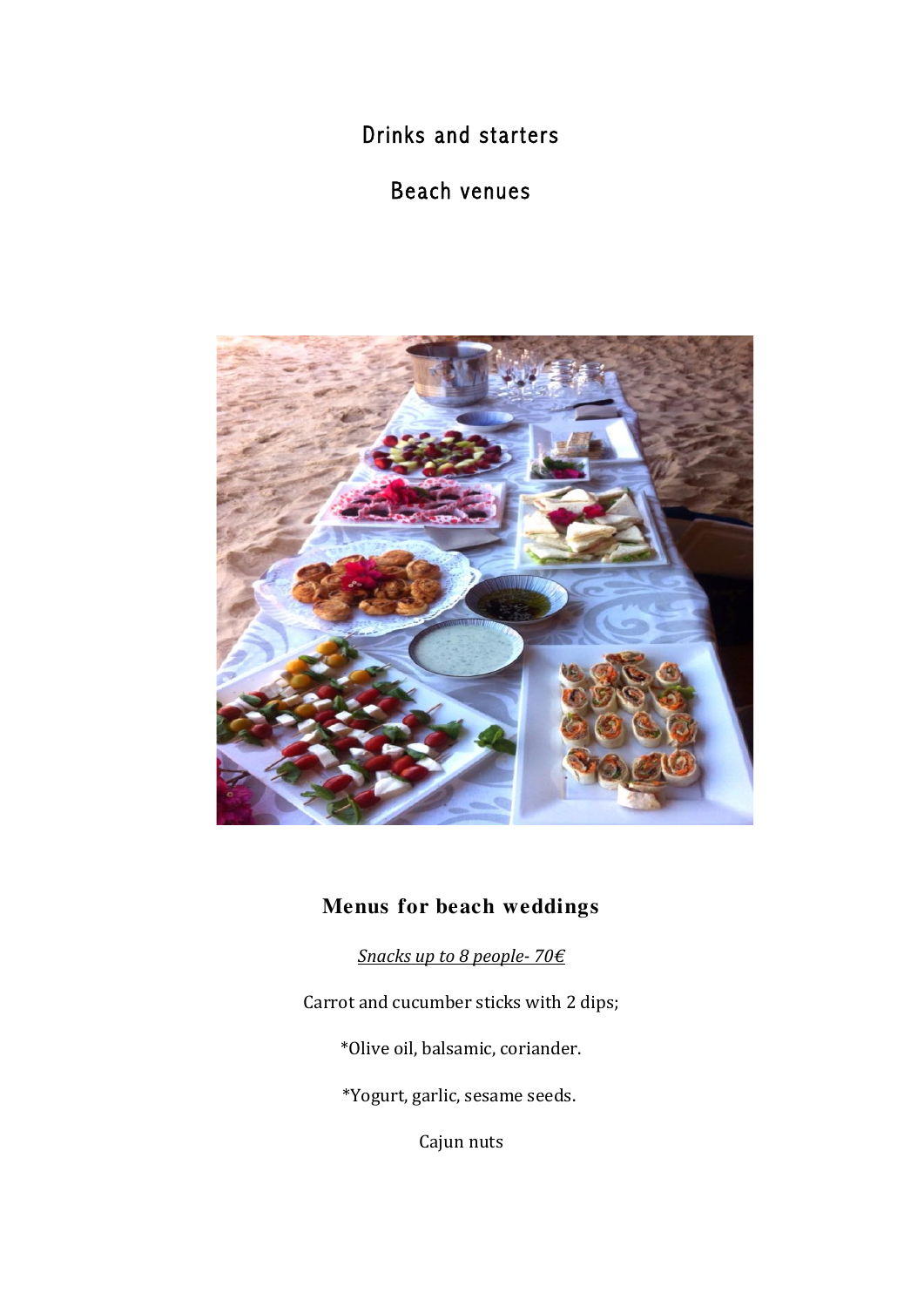Crackers and toasties

Grape skewers

#### *Menu* 1---- 13€ *per person* (minimum 6 *pp* -78 *euros*)

Olive Tapenade

Pesto swirls

Tomato and mozzarella skewers

Mini sandwiches

Red pepper humus /tuna/chicken mini wraps

Meat pastries

Crackers selection 

Fruit skewers (season fruit skewers)

Brownie or bite size coconut cakes

#### *Menu 2* --- 17€ per person (minimum 8 people-136 euros)

Tomato and mozzarella skewers

Pesto swirls

Hummus and breadsticks

Mini meat and prawns pastries

Advocate and spiced jam canapés

Melon and presunto salad